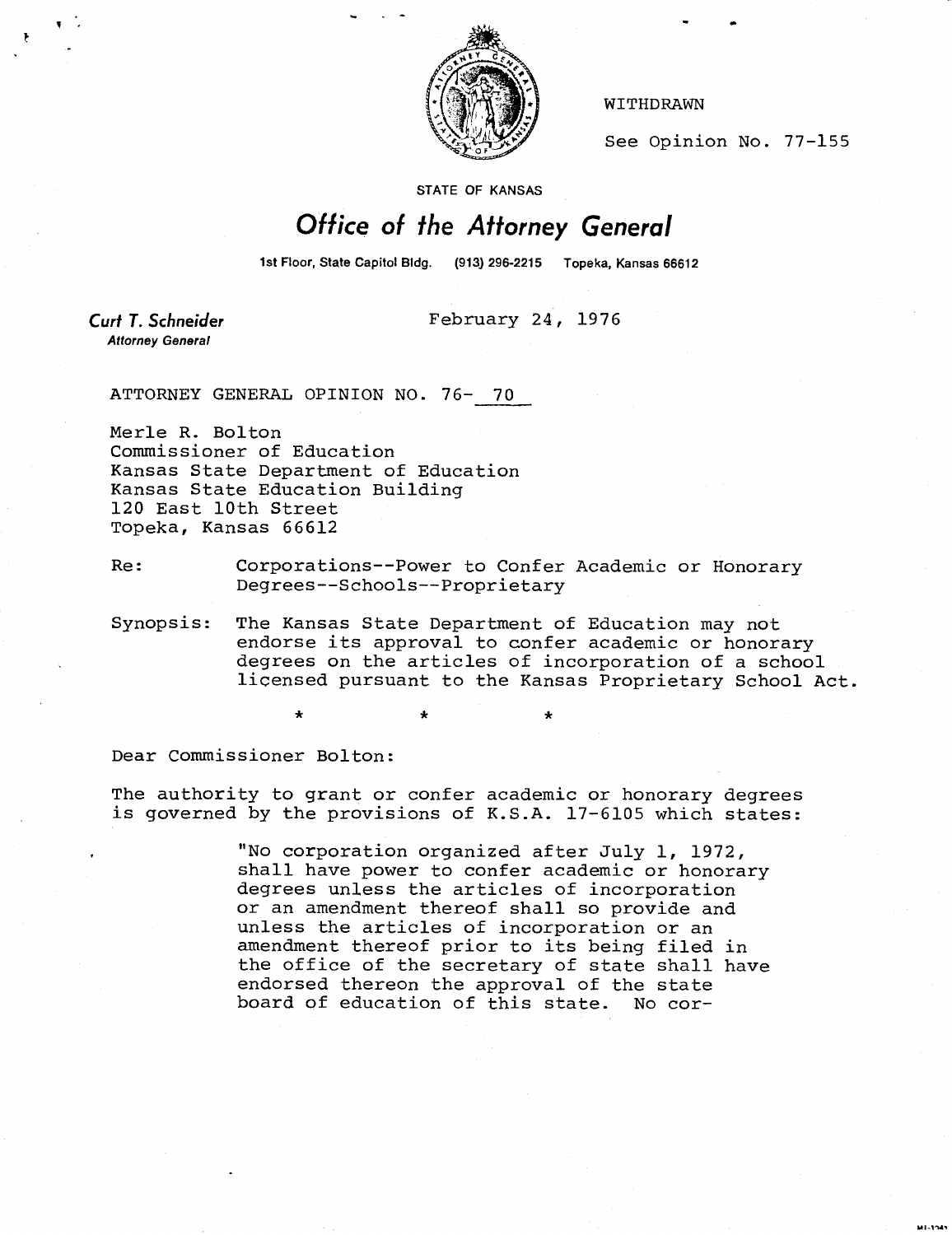Merle R. Bolton Page Two February 24, 1976

> poration organized before July 1, 1972, any provision in its articles of incorporation to the contrary notwithstanding, shall possess the power aforesaid without first filing in the office of the secretary of state, a certificate of amendment so providing, the filing of which certificate of amendment in the office of the secretary of state shall be subject to prior approval of the state board of education, evidenced as hereinabove provided. Approval shall be granted only when it appears to the reasonable satisfaction of the state board of education that the corporation is engaged in conducting a bona fide institution of higher learning, giving instructions in arts and letters, science or the professions or that the corporation proposes, in good faith, to engage in that field and has or will have the resources, including personnel, required for the conduct of an institution of higher learning."

Under the Kansas Proprietary School Act, K.S.A. 72-4916 et seq., the term "proprietary school" is defined by subsection  $\overline{a}$ ) of K.S.A. 72-2919 to mean:

> "any business enterprise operated for a profit, or on a nonprofit basis, which maintains a place of business within the state of Kansas, or solicits business within the state of Kansas, and which is not specifically exempted by the provisions of this act; and

(1) which offers or maintains a course or courses of instruction or study; or

(2) at which place of business such a course or courses of instruction or study is available through classroom instruction or by correspondence, or both, to a person or persons for the purpose of training or preparing such person for a field of endeavor in a business, or for avocational or personal improvement, except as hereinafter excluded."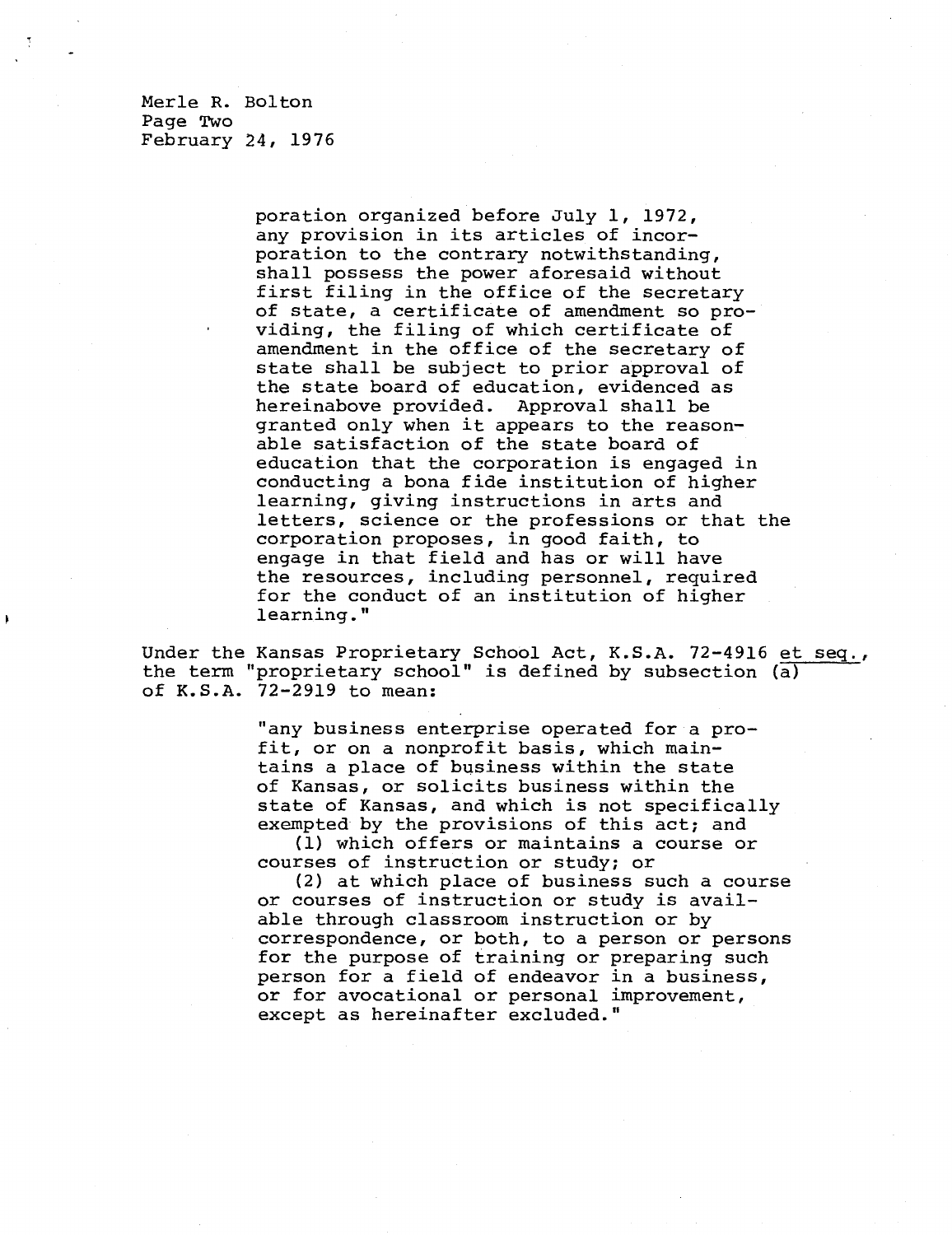Merle R. Bolton Page Three February 24, 1976

K.S.A. 72-4920 provides further insight into the Legislature's intended meaning by specifically excluding from the definition of proprietary school those educational institutions with the following characteristics:

> "(a) A school or educational institution supported primarily by taxation from either a local or state source.

(b) Nonprofit school owned, controlled, operated and conducted by bona fide religious, denominational, eleemosynary or similar public institutions exempt from property taxation under the laws of this state, but such shoools may choose to apply for a certificate of approval hereunder, and upon approval and issuance, shall be subject to the provisions of this act as determined by the state board.

(c) A school or training program which offers instruction of purely avocational or recreational subjects as determined by the state board.

(d) A course or courses of instruction or study sponsored by an employer for the training and preparation of its own employees, and for which no tuition fee is charged to the student.

(e) A course or courses of study of instruction sponsored by a recognized trade, business, or professional organization for the instruction of the members of the organization with a closed membership, and for which no tuition fee is charged to the student.

(f) Private colleges and universities which award a baccalaureate, or higher degree, and which maintain and operate educational programs for which credits are given. A majority of said credits must be transferable to a college, junior college, or university accredited by a national recognized accrediting agency listed by the United Stated Office of Education under the provisions of chapter 33, title 38, U. S. Code and such subsequent federal legislation as is approved by the state board.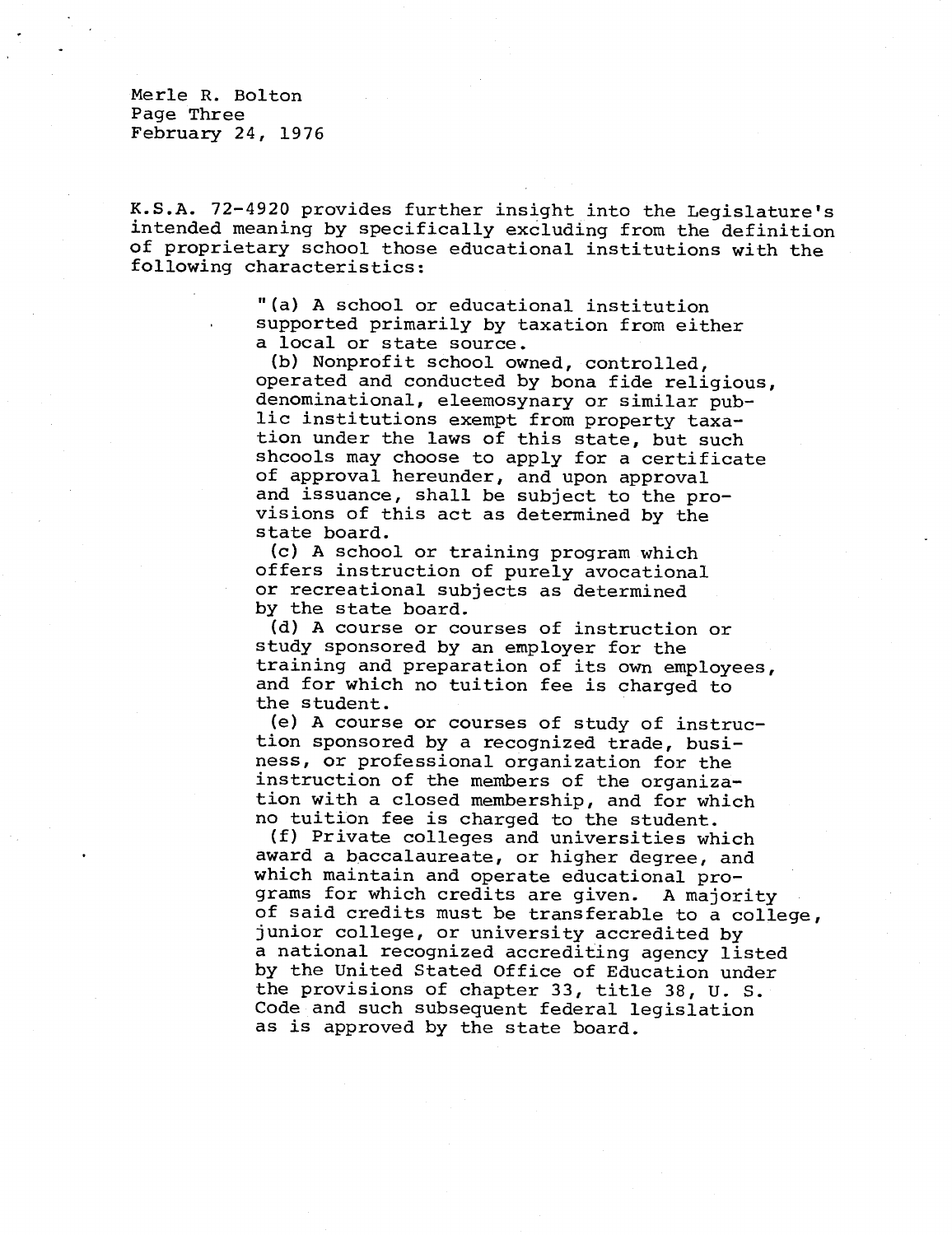Merle R. Bolton Page Four February 24, 1976

> (g) A school which is otherwise regulated and approved under any other law of this state.

(h) A course or courses of special study or instruction financed and/or subsidized by the local or state government, private industry or any person, firm, association or agency, other than the student involved, on a contract basis and having a closed enrollment, except that a school financed and/or subsidized by federal or special funds may apply to the state board for exemption from the provisions of this act and may be declared exempt by the state board when it finds the operation of such school to be outside the purview of this act."

A question has arisen as to whether the State Department of Education may endorse the articles of incorporation of a school licensed pursuant to the Kansas Proprietary School Act and thereby grant to that corporate entity the power to award or confer academic or honorary degrees pursuant to K.S.A. 17-6105. Central to the resolution of this inquiry is what type of institution constitutes a "bona fide institution of higher learning."

K.S.A. 17-1605 is patterned upon and employs the identical langu age found at Section 125 of the Delaware Corporate Code. My research has been unable to locate a judicial or administrative construction applied to the phrase under the case law of either state.

Some illumination as to the intended scope of the phrase may be gleaned from the statute itself wherein it specifies that the "bona fide institution of higher learning" be one:

> "giving instruction in arts and letters, science or the professions or that the corporation proposes, in good faith, to engage in that field and has or will have the resources, including personnel, required for the conduct of an institution of higher learning."

The point to be emphasized is that these additional qualifiers limit the types of "bona fide institutions of higher learning"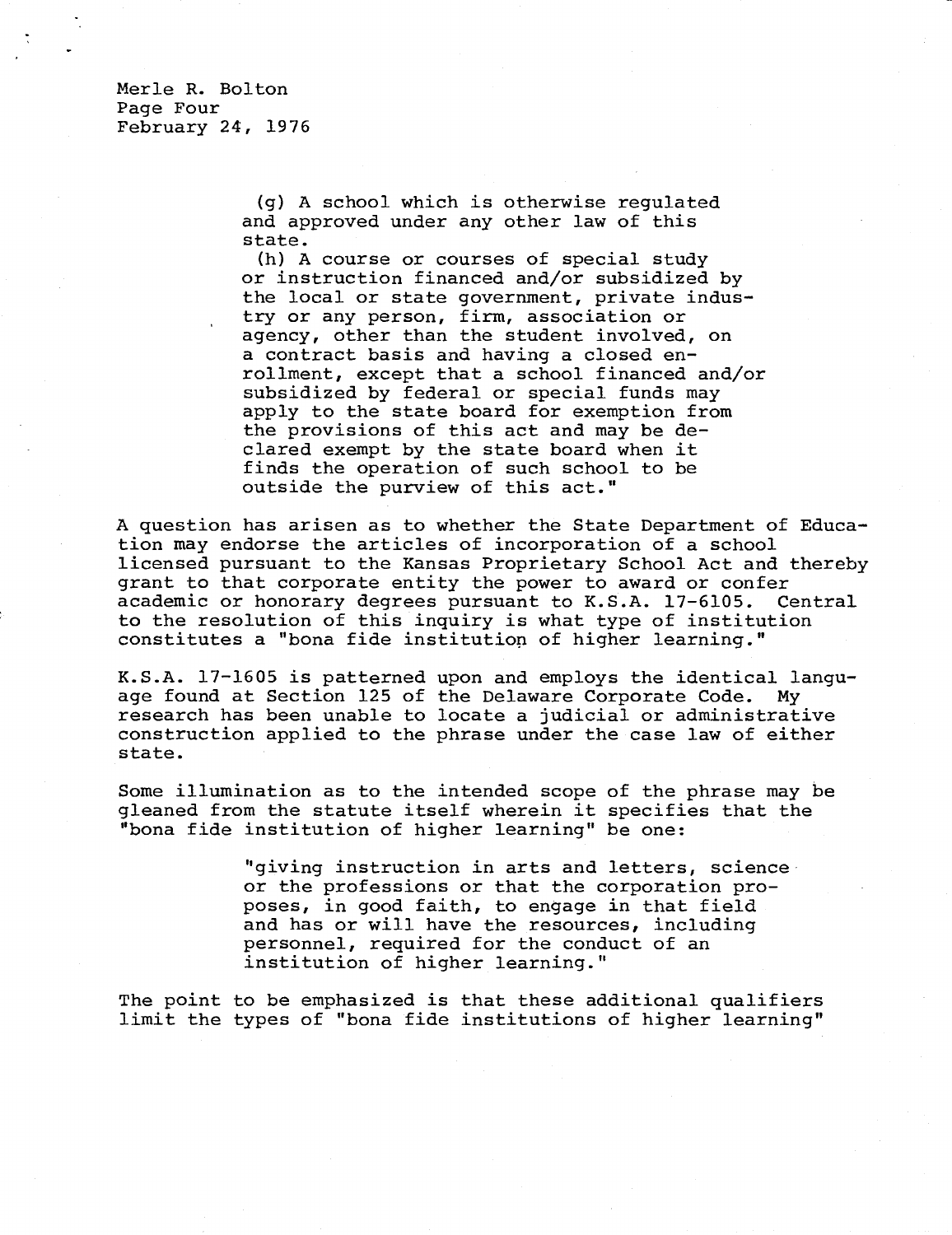Merle R. Bolton Page Five February 24, 1976

which are to be permitted the privilege of bestowing academic or honorary degrees. Conversely, some "bona fide institutions of higher learning" may be denied the privilege. In this instance, it is my view that those schools or institutions construed as coming within the parameters of the definition of "proprietary school" at K.S.A. 72-4919(a) may not be granted approval by the State Board of Education to confer academic or honorary degrees.

In support of this position, a comparison of the purposes of the two types of schools reveals a fundamental inconsistency or contradiction in function between a bona fide institution of higher learning giving instructions in " . . . the arts and letters, sciences or professions . . ." and one whose purpose is the "training and preparing [of a] person for a field of endeavor in a business, trade, technical or industrial occupation, or for avocational or personal improvement . . .". The former clearly connotes those institutions under the traditional concept of junior or four-year, public or private colleges and universities. The latter, though arguably a "bona fide institution of higher learning", does not provide the type or nature of instruction which is a requisite for degree conferring power. Thus, I am unpersuaded that a school operating within and providing the services specified in the definition of "proprietary school" and not otherwise excluded could also satisfy the requisite of providing instruction in the arts and letters, sciences and professions. Implicit in such regulation is a distinction between the proprietary school and those exempted from K.S.A. 72-4920.

A close scrutiny of K.S.A. 72-4920 and those characteristics which serve to exclude certain institutions from the definition of "proprietary school" reinforces the distinction. K.S.A. 72-4920(a) eliminates all schools which are supported in any manner by local or state taxation. Subsections (b) and (d) further exclude all private or religious affiliated schools which award baccalaureate or higher degrees. In essence, these three provisions describe the salient features of those educational institutions commonly associated with the phrase "bona fide institution of higher learning." For example, subsections (a), (b) and (d) eliminate all colleges and universities in Kansas under the control of the State Board of Regents, all community junior colleges which are supported in part through local